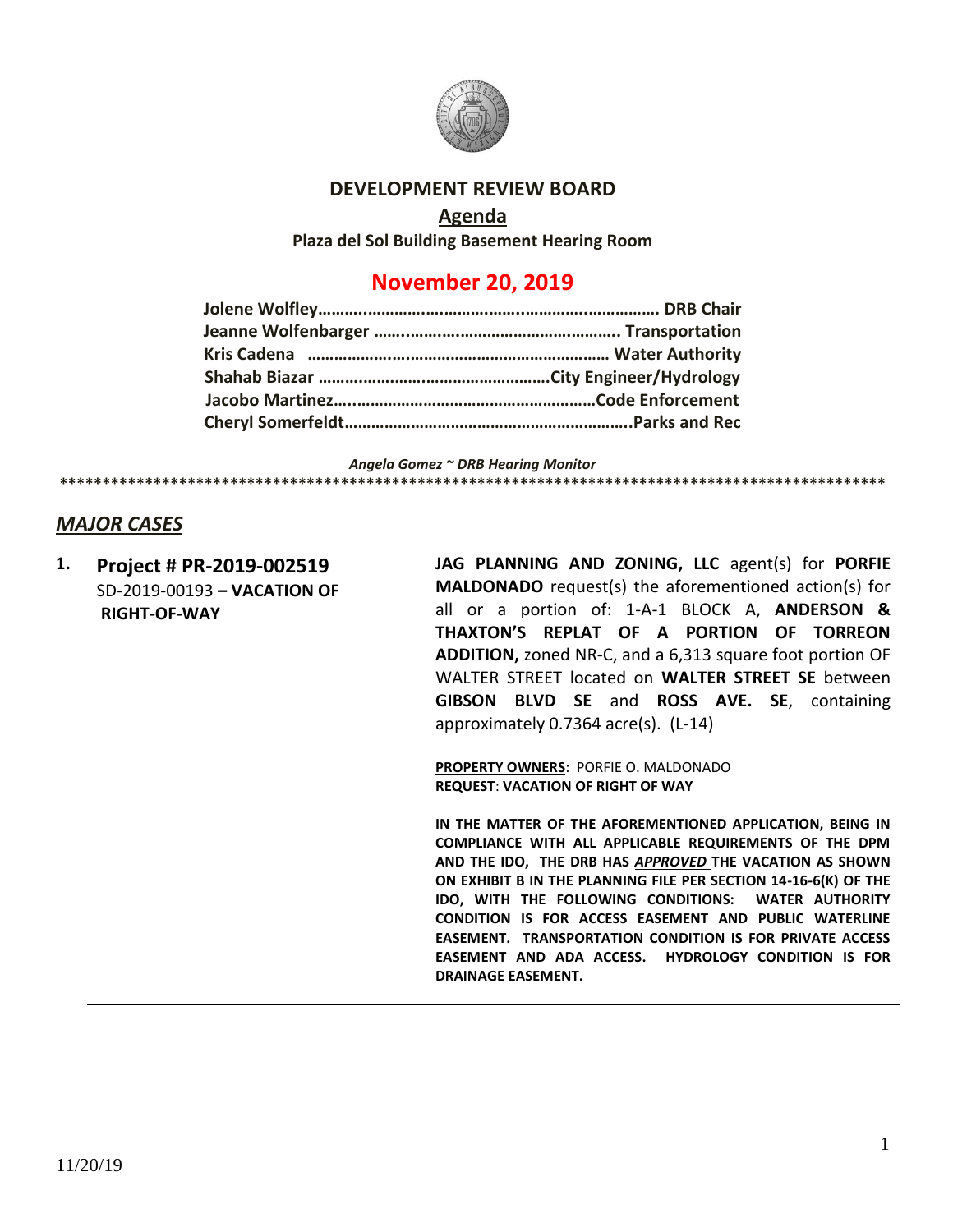| 2. | Project # PR-2018-001916<br>SD-2019-00192 - FINAL PLAT<br>N                                                                      | BOHANNAN HUSTON INC.<br>agent(s) for <b>PULTE</b><br><b>MEXICO</b> request(s)<br>DEVELOPMENT OF NEW<br>the<br>aforementioned action(s) for all or a portion of: TR N-2-B-1,<br><b>SUBDIVISION</b><br>zoned<br>PC, located<br><b>WATERSHED</b><br>on<br>MIREHAVEN PKWY between TIERRA PINTADA BLVD and<br>ECHO CANYON, containing approximately 17.6216 acre(s).<br>$(H-9)$<br>PROPERTY OWNERS: PULTE HOMES<br><b>REQUEST: FINAL PLAT APPROVAL</b>                                                                                                                                                                                                                                                                                                                                     |
|----|----------------------------------------------------------------------------------------------------------------------------------|---------------------------------------------------------------------------------------------------------------------------------------------------------------------------------------------------------------------------------------------------------------------------------------------------------------------------------------------------------------------------------------------------------------------------------------------------------------------------------------------------------------------------------------------------------------------------------------------------------------------------------------------------------------------------------------------------------------------------------------------------------------------------------------|
|    |                                                                                                                                  | IN THE MATTER OF THE AFOREMENTIONED APPLICATION,<br>BEING IN COMPLIANCE WITH ALL APPLICABLE REQUIREMENTS<br>OF THE DPM AND THE IDO, THE DRB HAS APPROVED THE FINAL<br>PLAT. FINAL SIGN-OFF IS DELEGATED TO: PLANNING FOR AGIS<br>DXF WITH A 2 WEEK DELEGATION PERIOD.                                                                                                                                                                                                                                                                                                                                                                                                                                                                                                                 |
| 3. | Project # PR-2018-001579<br>PS-2019-00105 - SKETCH PLAT<br>SI-2019-00355 - SITE PLAN AMENDMENT<br>SI-2019-00354 - SITE PLAN<br>è | MODULUS ARCHITECTS, INC agent(s) for DEEPESH<br>KHOLWADWALA request(s) the aforementioned action(s)<br>for all or a portion of: PARCEL A-1-A-1-B SUBD PLAT TRS A-<br>1-A-1-A & A-1-A-1-B WINROCK CENTER ADDN, PARCEL A-2<br>AND A-3 PLAT OF PARCELS A-1 THRU A-3 & PARCEL C-2A<br>WINROCK CENTER ADDN + PARCEL C-2A1 SUBD PLAT<br>PARCEL C-2A1 & C-2A2 WINROCK CENTER ADDN, PARCEL<br>E1A WINROCK CENTER ADDITION, PARCEL D1A WINROCK<br>CENTER ADDN REPLAT OF PARCEL D1 WINROCK CENTER<br>ADDN AND PARCEL A-1-A-1-A-1-A WINROCK CENTER<br>ADDITION, zoned MX-H, located at 2100 LOUISIANA BLVD<br>NE, containing approximately 83.00 acre(s). (J-19)<br>PROPERTY OWNERS: WINROCK PARTNERS LLCC/O GOODMAN REALTY<br><b>REQUEST: SITE PLAN AND SKETCH PLAT FOR WINROCK TOWN CENTER</b> |

*DEFERRED TO DECEMBER 11TH, 2019.*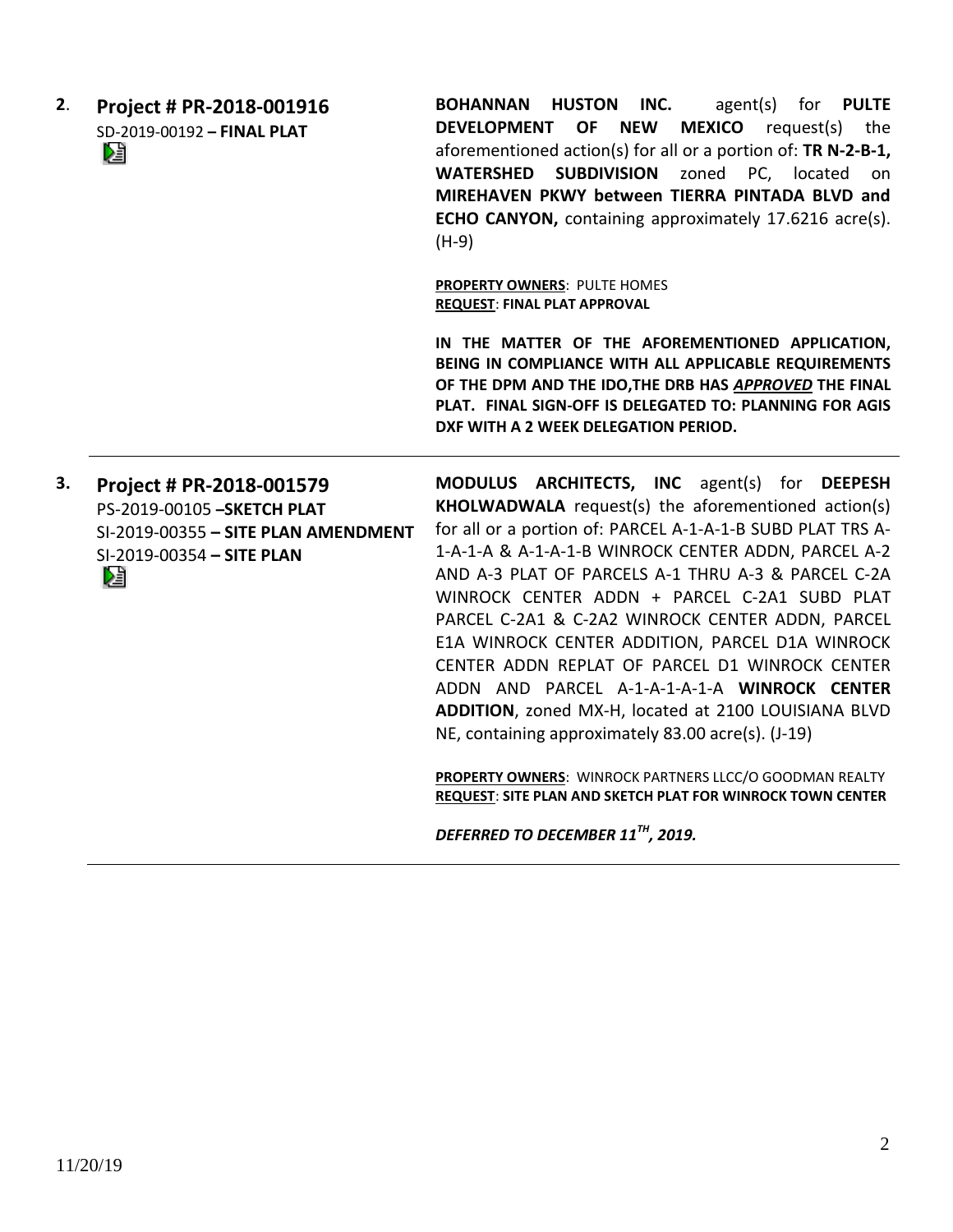| 4. | Project #PR-2018-001501<br>(1010023)<br>SD-2019-00163 - VACATION OF PRIVATE<br><b>EASEMENT</b><br>SD-2019-00162 - VACATION OF PUBLIC<br><b>EASEMENT</b><br>VA-2019-00290 - WAIVER<br>VA-2019-00289 - WAIVER<br>SI-2019-00299 - SITE PLAN | <b>ISAACSON &amp; ARFMAN, LLC agent(s) for MONTANO FAMILY</b><br><b>HOMES LLC</b> request(s) the aforementioned action(s) for all<br>or a portion of TRACT 6-A-2 PLAT OF LOTS 6-A-1 AND 6-A-2<br>NORTH FOURTH STREET HOMESITES ADDN, zoned R-A,<br>located at 712 MONTANO RD NW between 9 <sup>th</sup> ST NW and<br>HARWOOD LATERAL, Albuquerque, NM, containing<br>approximately 1.7110 acre(s). (F-14) [Deferred from 9/25/19]<br>PROPERTY OWNERS: PERLA SARITA R TRUSTEE PERLA LVTC/O JEFFREY<br><b>PARKS</b><br>REQUEST: CLUSTER DEVELOPMENT OF 8 RESIDENTAL LOTS WITH<br><b>ASSOCIATED OPEN SPACE</b><br>DEFERRED TO JANUARY 29, 2020 |
|----|------------------------------------------------------------------------------------------------------------------------------------------------------------------------------------------------------------------------------------------|---------------------------------------------------------------------------------------------------------------------------------------------------------------------------------------------------------------------------------------------------------------------------------------------------------------------------------------------------------------------------------------------------------------------------------------------------------------------------------------------------------------------------------------------------------------------------------------------------------------------------------------------|
| 5. | Project #PR-2019-002651<br>(1000530)<br>SD-2019-00133 - VACATION OF RIGHT OF<br><b>WAY</b><br>⊵∃                                                                                                                                         | TIERRA WEST LLC agent(s) for AIRPORT PARKING<br>request(s) the aforementioned action(s) for all or a portion<br>of SUNPORT BLVD SE west of UNIVERSITY BLVD SE<br>containing approximately 0.1609 acre(s). (M-15) ) [Deferred<br>from 8/21/19, 9/11/19, 10/2/19, 10/19/19, 10/30/19]<br><b>PROPERTY OWNERS: R &amp; B LLC</b><br>REQUEST: VACATION OF A PORTION OF SUNPORT BLVD PUBLIC<br><b>RIGHT-OF-WAY</b><br>DEFERRED TO DECEMBER 4TH, 2019                                                                                                                                                                                              |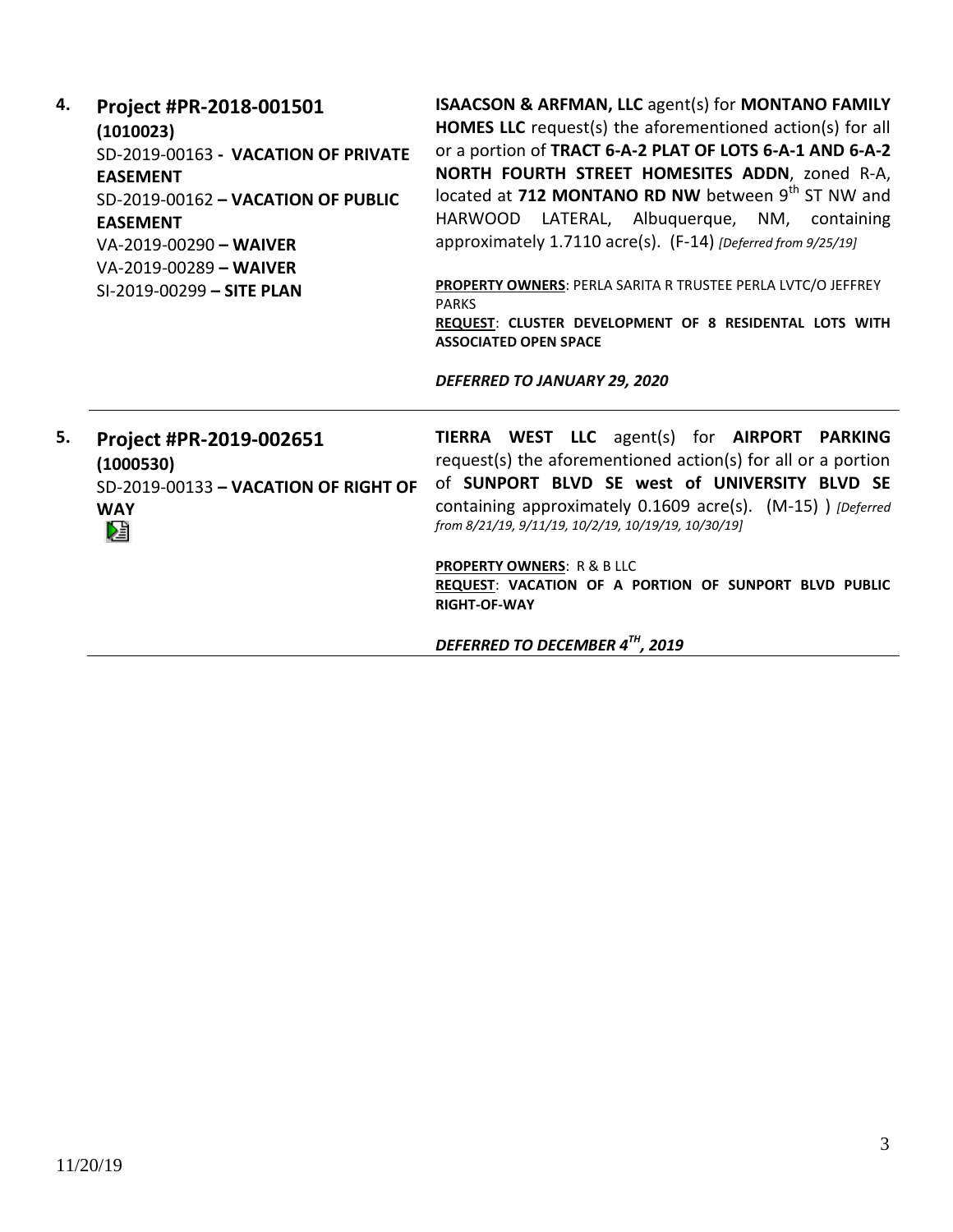| 6. | Project #PR-2018-001842            |  |  |
|----|------------------------------------|--|--|
|    | (1001049, 1011324)                 |  |  |
|    | SD-2019-00166 - VACATION OF PUBLIC |  |  |
|    | <b>EASEMENT</b>                    |  |  |
|    | SD-2019-00165 - PRELIMINARY PLAT   |  |  |
|    | VA-2019-00312 - WAIVER             |  |  |
|    |                                    |  |  |

**THE GROUP/RON HENSLEY** agent(s) for **CLEARBROOK INVESTMENTS INC.** request(s) the aforementioned action(s) for all or a portion of **TRACT 4-A of PLAT OF TRACTS 4-A AND 4-B HORIZON VILLAGE,** zoned R-ML, located on **HORIZON BLVD NE north of ALAMEDA BLVD NE**, containing approximately 2.9201 acre(s). (C-17)*[Deferred from 10/2/19, 11/6/19]*

**PROPERTY OWNERS**: CLEARBROOK INVESTMENTS INC **REQUEST**: **SUBDIVIDE EXISTING TRACT INTO 30 RESIDENTIAL LOTS**

**IN THE MATTER OF THE AFOREMENTIONED APPLICATION, BEING IN COMPLIANCE WITH ALL APPLICABLE REQUIREMENTS OF THE DPM AND THE IDO, THE DRB HAS APPROVED THE VACATION AS SHOWN ON THE VACATION EXHIBIT IN THE PLANNING FILE.**

**IN THE MATTER OF THE AFOREMENTIONED APPLICATION, BEING IN COMPLIANCE WITH ALL APPLICABLE REQUIREMENTS OF THE DPM AND THE IDO, WITH THE SIGNING OF THE INFRASTRUCTURE LIST DATED NOVEMBER 20TH, 2019 THE DRB HAS APPROVED PRELIMINARY PLAT AND THE WAIVER.**

#### *MINOR CASES*

**7. Project # PR-2019-002370** SD-2019-00164 **– PRELIMINARY/FINAL PLAT**

**KENNETH COOPER** request(s) the aforementioned action(s) for all or a portion of: **LOTS 1-3, BLOCK 4, ANDERSON ADDITION NO. 2,** zoned R-1A located at **1402 8th STREET NW, between KINLEY AVE and BELLAMAH AVE** containing approximately .2479 acre(s). (J-19)

**PROPERTY OWNERS**: KENNETH COOPER **REQUEST**: **LOT CONSOLIDATION - 3 EXISTING LOTS INTO 1 LOT**

**IN THE MATTER OF THE AFOREMENTIONED APPLICATION, BEING IN COMPLIANCE WITH ALL APPLICABLE REQUIREMENTS OF THE DPM AND THE IDO, THE DRB HAS** *APPROVED* **THE PRELIMINARY/FINAL PLAT. FINAL SIGN OFF IS DELEGATED FOR 4 WEEKS TO: TRANSPORTATION FOR BUILDING PERMIT AND PROPERTY CORNER REQUIREMENTS AND TO PLANNING FOR UTILITY COMPANIES SIGNATURES AND AGIS DXF.**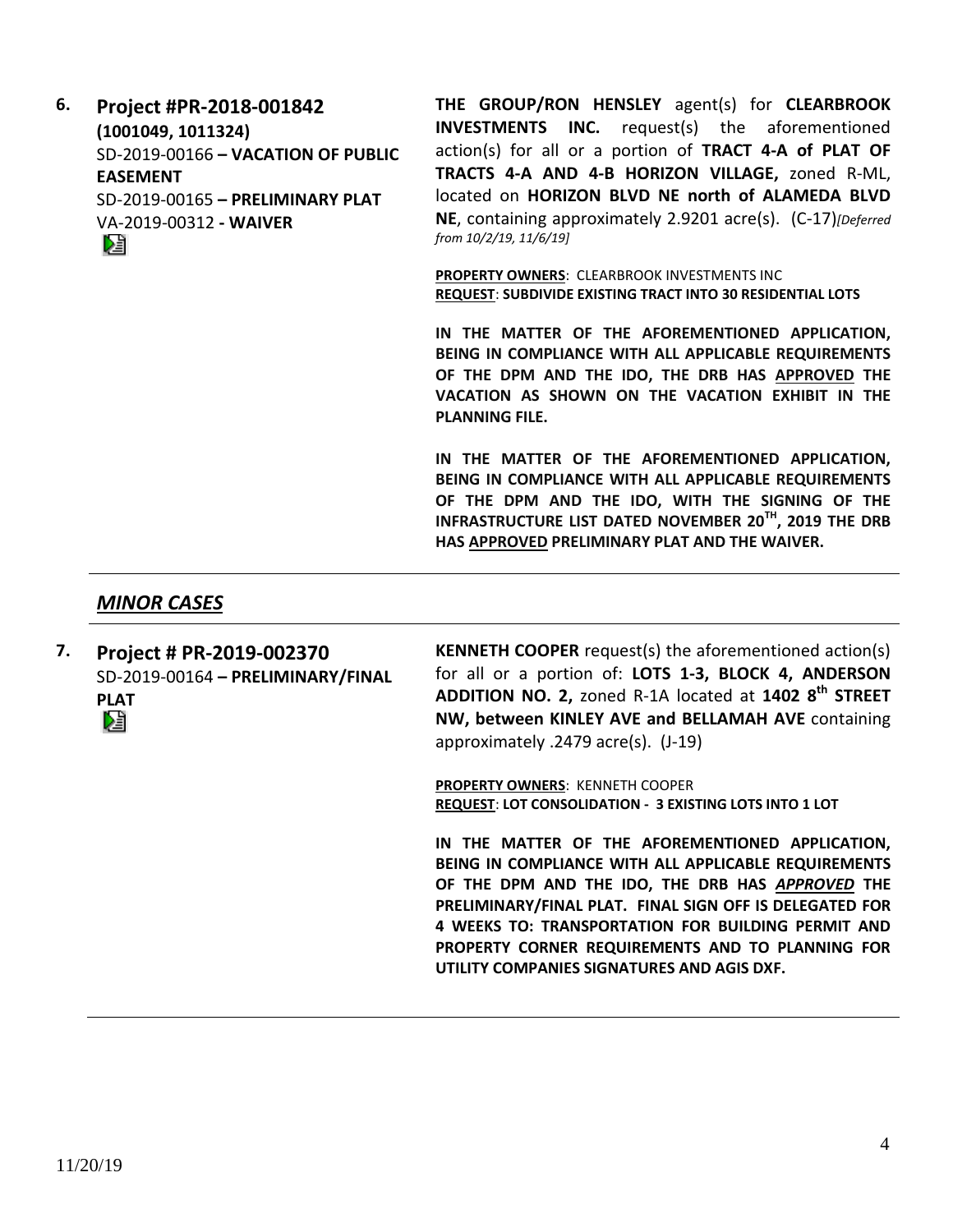| 8.  | Project # PR-2019-003085<br>SD-2019-00209 - PRELIMINARY/FINAL<br><b>PLAT</b><br>N  | ALDRICH LAND SURVEYING agent(s) for AMY & BEN<br><b>STURGE</b> request(s) the aforementioned action(s) for all or a<br>portion of: LOT 11 & 12-A BLOCK 42, HUNING'S HIGHLAND<br>ADDITION, zoned R-1, located at 218 & 222 HIGH ST SE,<br>Albuquerque, NM, containing approximately 0.2554<br>$\arccos(5)$ . (K-14)                                                 |
|-----|------------------------------------------------------------------------------------|--------------------------------------------------------------------------------------------------------------------------------------------------------------------------------------------------------------------------------------------------------------------------------------------------------------------------------------------------------------------|
|     |                                                                                    | <b>PROPERTY OWNERS: STURGE AMY &amp; BEN</b><br><b>REQUEST: LOT LINE RELOCATION</b>                                                                                                                                                                                                                                                                                |
|     |                                                                                    | IN THE MATTER OF THE AFOREMENTIONED APPLICATION,<br>BEING IN COMPLIANCE WITH ALL APPLICABLE REQUIREMENTS<br>OF THE DPM AND THE IDO, THE DRB HAS APPROVED THE<br>PRELIMINARY/FINAL PLAT.                                                                                                                                                                            |
| 9.  | Project # PR-2019-002380<br>SD-2019-00206 - PRELIMINARY/FINAL<br><b>PLAT</b><br>le | WAYJOHN SURVEYING INC. agent(s) for PPI II, LLC<br>request(s) the aforementioned action(s) for all or a portion<br>of: LOT 2 and LOT 1A, BLOCK 1, LANDS OF THE ATRISCO<br>GRANT zoned NR-C, located at 10000 CENTRAL AV SW,<br>Albuquerque, NM, containing approximately 8.6669 acre(s).<br>$(L-9)$                                                                |
|     |                                                                                    | <b>PROPERTY OWNERS: PPI II LLC</b><br>REQUEST: LOT CONSOLIDATION - 2 LOTS INTO 1 LOT                                                                                                                                                                                                                                                                               |
|     |                                                                                    | IN THE MATTER OF THE AFOREMENTIONED APPLICATION,<br>BEING IN COMPLIANCE WITH ALL APPLICABLE REQUIREMENTS<br>OF THE DPM AND THE IDO, THE DRB HAS APPROVED THE<br>PRELIMINARY/FINAL PLAT. FINAL SIGN OFF IS DELEGATED TO:<br>PLANNING FOR UTILITY COMPANIES SIGNATURES.                                                                                              |
| 10. | Project # PR-2019-002029<br>SD-2019-00191 - PRELIMINARY/FINAL<br><b>PLAT</b><br>N  | ARCH + PLAN LAND USE CONSULTANTS agent(s) for MARY<br>ANNE PILS request(s) the aforementioned action(s) for all<br>or a portion of: LOT(S) 3-A & 4-A, BLOCK 4, SANTA FE<br>ADDITION, zoned R-1A, located at 805 SANTA FE between<br>8 <sup>th</sup> STREET and 9 <sup>th</sup> STREET, containing approximately 0.1654<br>acre(s). (K-13) [Deferred from 10/30/19] |
|     |                                                                                    | PROPERTY OWNERS: MARYANNE PILS<br><b>REQUEST: LOT LINE RE-ALIGNMENT</b>                                                                                                                                                                                                                                                                                            |
|     |                                                                                    | DEFERRED TO DECEMBER 11™, 2019.                                                                                                                                                                                                                                                                                                                                    |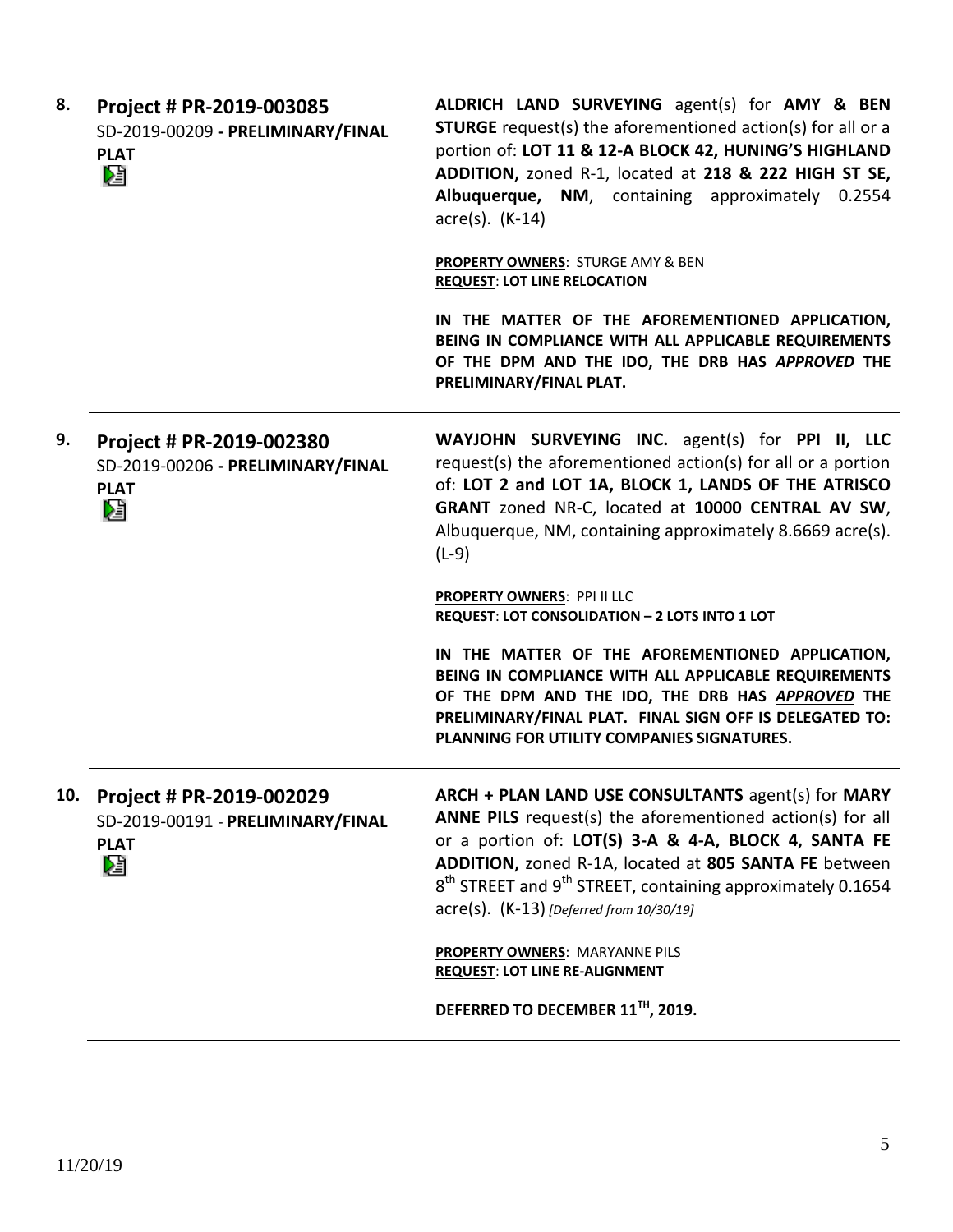| 11. | Project #PR-2019-002811<br>SD-2019-00158 - PRELIMINARY/FINAL<br><b>PLAT</b>            | <b>RICHARD CHAVEZ</b> request(s) the aforementioned action(s)<br>for all or a portion of LOTS 7-10 BLOCK 44 PEREA<br>ADDITION, zoned R-1A, located at NEC of 15 <sup>th</sup> ST NW and<br>GRANITE AVE NW, containing approximately 0.32 acre(s).<br>(J-13) [Deferred from 9/11/19, 9/25/19, 10/2/19, 10/23/19, 10/30/19]<br>PROPERTY OWNERS: CHAVEZ RICHARD GERARD<br><b>REQUEST: REPLAT 4 LOTS INTO 2</b>                                                                                                                                                                                                                                                                                                                                                                                                                                                                                                                                                    |
|-----|----------------------------------------------------------------------------------------|----------------------------------------------------------------------------------------------------------------------------------------------------------------------------------------------------------------------------------------------------------------------------------------------------------------------------------------------------------------------------------------------------------------------------------------------------------------------------------------------------------------------------------------------------------------------------------------------------------------------------------------------------------------------------------------------------------------------------------------------------------------------------------------------------------------------------------------------------------------------------------------------------------------------------------------------------------------|
|     |                                                                                        | DEFERRED TO JANUARY 8TH, 2019.                                                                                                                                                                                                                                                                                                                                                                                                                                                                                                                                                                                                                                                                                                                                                                                                                                                                                                                                 |
| 12. | Project #PR-2019-002661<br>SI-2019-00345 - EPC SITE PLAN FINAL<br><b>SIGN-OFF</b><br>N | DEKKER/PERICH/SABATINI agent(s) for PRESBYTERIAN<br>HEALTHCARE SERVICES request(s) the aforementioned<br>action(s) for all or a portion of Tracts 1-A, 2-A, 3-A, 4-A and<br>9-A, Plat of Tract 1-A, 2-A, 3-A, 4-A and 9-A Presbyterian<br>Hospital-Main Campus; Tracts 5, 6, and 7 Plat of Tracts 1<br>thru 9 Presbyterian Hospital- Main Campus Phase One;<br>Tract 8-A Correction Plat of Tract 8-A Presbyterian Hospital-<br>Main Campus Phase One, zoned MX-H, located south of<br>Central AVE. SE, north of Lead AVE. SE, east of Oak ST. SE,<br>and west of Sycamore ST. SE (1100 Central Ave. SE),<br>containing approximately 28 acres. (K-15). [Deferred from<br>10/9/19, 11/6/19]<br><b>PROPERTY OWNERS: PRESBYTERIAN HEALTHCARE SERVICES</b><br>REQUEST: SITE PLAN FOR 454.000 SF FOR HOSPITAL SUPPORT AND<br>PATIENT ROOMS, 8,000 SF MECHANICAL AREA AND 405,276 SF FOR<br>PARKING GARAGE. SITE PLAN APPROVED BY EPC 9-12-2019 (SI-2019-<br>00250) |
|     |                                                                                        | DEFERRED TO DECEMBER 4TH, 2019.                                                                                                                                                                                                                                                                                                                                                                                                                                                                                                                                                                                                                                                                                                                                                                                                                                                                                                                                |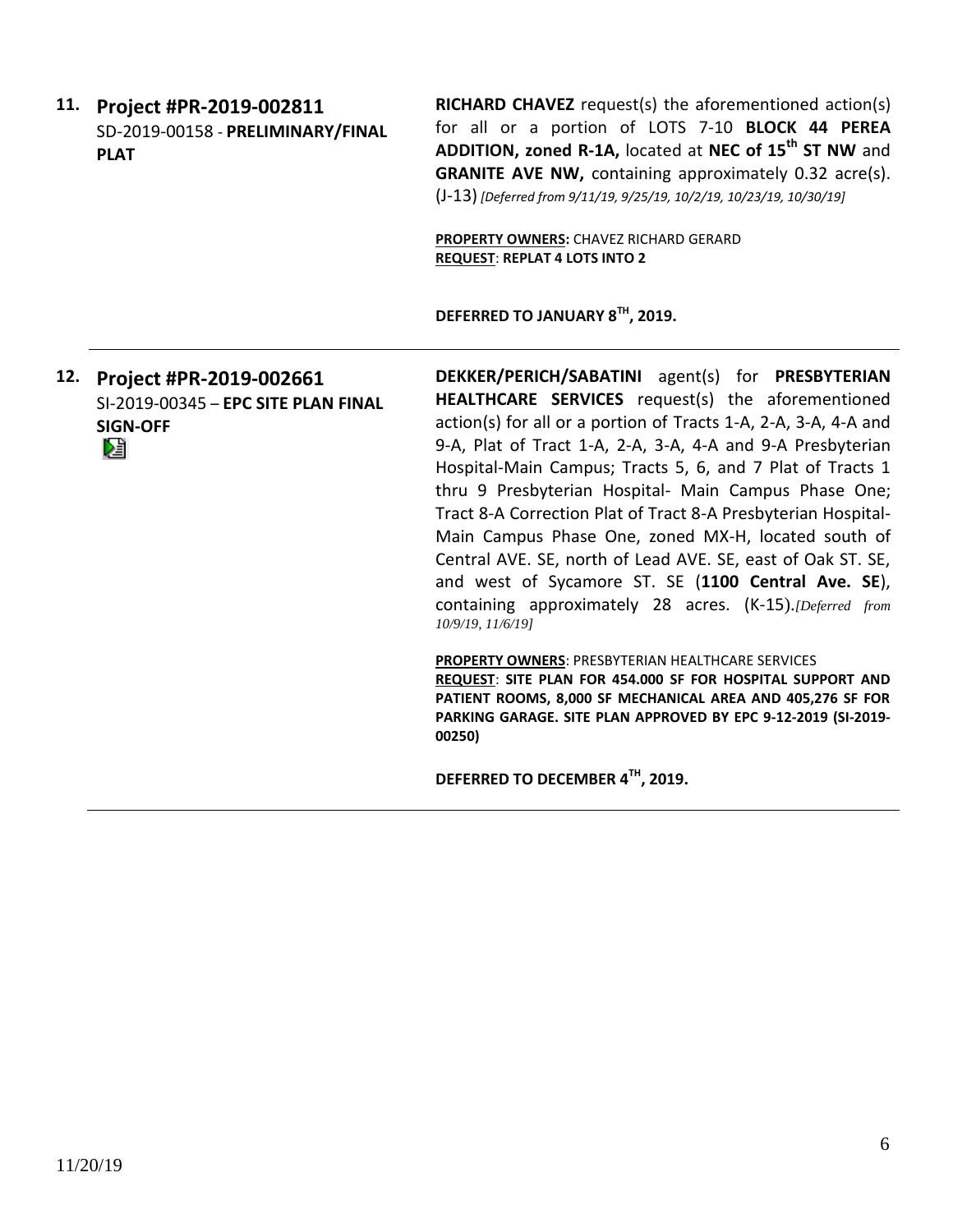| 13. | Project # PR-2018-001695     | <b>HUITT-ZOLLARS</b>  |
|-----|------------------------------|-----------------------|
|     | (1003445)                    | MICHAEL MON           |
|     | SD-2019-00167 - AMENDMENT TO | action(s) for all     |
|     | <b>INFRASTRUCTURE LIST</b>   | TRACTS A2A & A        |
|     | DÈ                           | AND TRACTS B, Q       |
|     |                              | SUBDIVISION, zo       |
|     |                              | north of PASEO D      |
|     |                              | RD NW, contain        |
|     |                              | [Deferred from 9/18/. |
|     |                              | 10/30/19, 11/13/19]   |

agent(s) for **NOVUS PROPERTIES LLC -TOYA** requests the aforementioned or a portion of tracts A2B of PLAT OF **2B FOUNTAIN HILLS PLAZA SUBDIVISON** C, E & F PLAT OF FOUNTAIN HILLS PLAZA ned NR-C, located on **NUNZIO AV NW, DEL NORTE NW and west of EAGLE RANCH** ing approximately 4.6606 acre(s). (C-12) *[Deferred from 9/18/19, 9/25/19, 10/2/19, 10/9/19, 10/16/19, 10/23/19,* 

**PROPERTY OWNERS**: NOVUS PROPERTIES **REQUEST**: REMOVAL OF INTERNAL SIDEWALKS FROM INFRASTRUCTURE LIST

**IN THE MATTER OF THE AFOREMENTIONED APPLICATION, BEING IN COMPLIANCE WITH ALL APPLICABLE REQUIREMENTS OF THE DPM AND THE IDO,THE DRB HAS** *APPROVED* **THE AMENDED INFRASTRUCTURE LIST. THIS AMENDMENT DOES NOT EXTEND THE EXPIRATION DATE OF THE ALREADY APPROVED PRELIMINARY PLAT.**

## *SKETCH PLAT*

**14. Project # PR-2019-003087** PS-2019-00115 - **SKETCH PLAT** DJ

**ARCH + PLAN LAND USE CONSULTANTS** agent(s) for **PATRICK & CHERIE McCLEARNON** request(s) the aforementioned action(s) for all or a portion of: **LOT(S) 9-A & 11-A, BLOCK 2O, ALBRIGHT ADDITION,** zoned R-1, located on **1405 5TH ST NW**, Albuquerque, NM, containing approximately 0.3220 acre(s). (J-14)

**PROPERTY OWNERS**: WATSON STEFAN **REQUEST**: **LOT CONSOLIDATION - 4 LOTS INTO 1 LOT**

**THE SKETCH PLAT WAS REVIEWED AND COMMENTS WERE PROVIDED**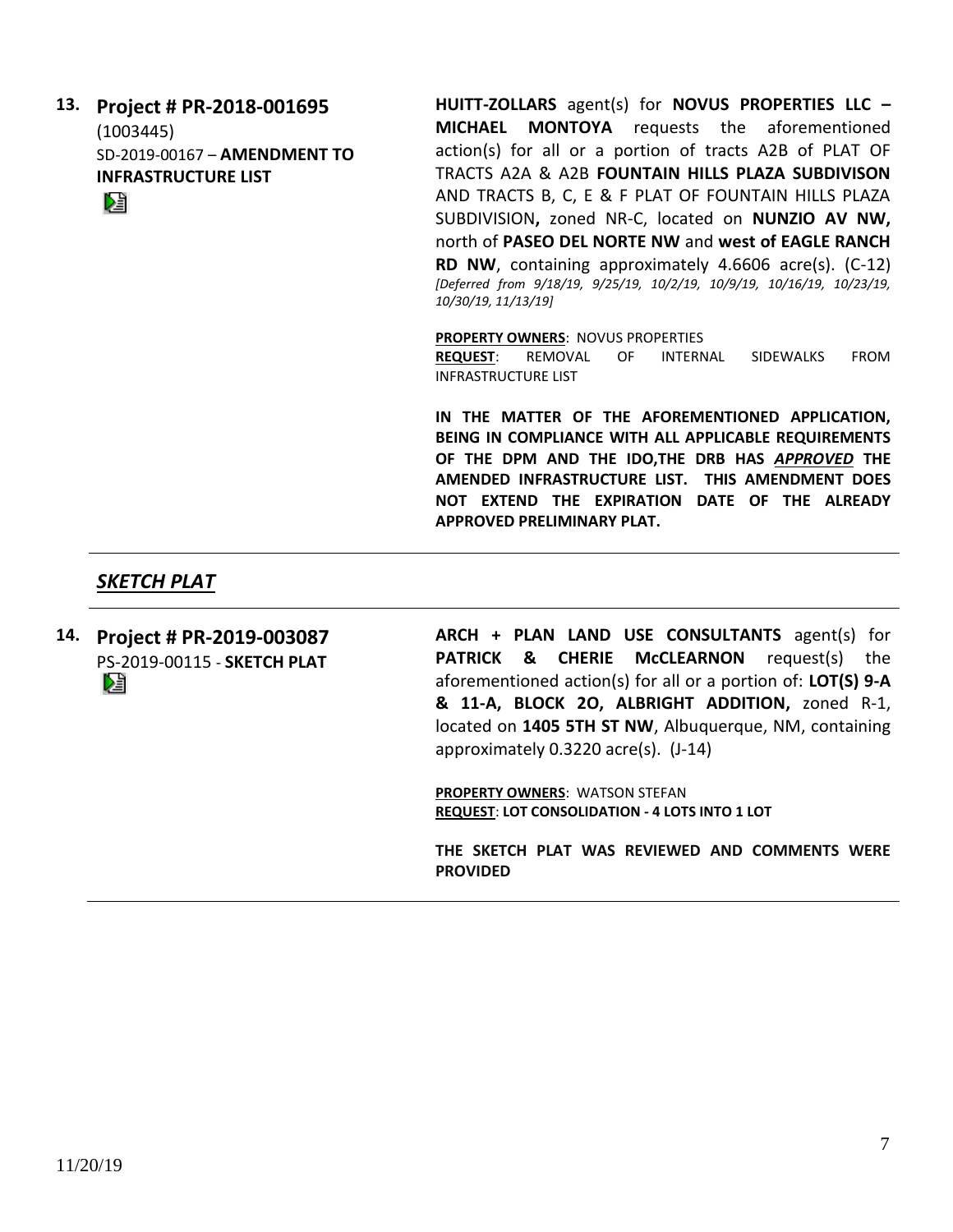| 15. | Project # PR-2019-003082<br>PS-2019-00110 - SKETCH PLAT           | CSI - CARTESIAN SURVEY'S INC. agent(s) for CENTURYLINK<br>request(s) the aforementioned action(s) for all or a portion<br>of: TRACT(S) A-1 & A-2, LANDS OF MOUNTAIN STATES,<br>zoned MX-M, located at 417 GRIEGOS RD NW,<br>Albuquerque, NM, containing approximately 1.8748 acre(s).<br>$(F-14)$ |
|-----|-------------------------------------------------------------------|---------------------------------------------------------------------------------------------------------------------------------------------------------------------------------------------------------------------------------------------------------------------------------------------------|
|     |                                                                   | PROPERTY OWNERS: US WEST COMMUNICATIONS INC<br><b>REQUEST: LOT LINE ADJUSTMENT</b>                                                                                                                                                                                                                |
|     |                                                                   | THE SKETCH PLAT WAS REVIEWED AND COMMENTS WERE<br><b>PROVIDED</b>                                                                                                                                                                                                                                 |
|     | 16. Project # PR-2019-003086<br>PS-2019-00116 - SKETCH PLAT<br>Dê | ARCH + PLAN LAND USE CONSULTANTS agent(s) for CRG<br><b>HOLDINGS LLC</b> request(s) the aforementioned action(s) for<br>all or a portion of: LOT 6-A, BLOCK 5, SKYLINE HEIGHTS,<br>zoned MX-M, located at 9950 CENTRAL SE, containing<br>approximately 0.6152 acre(s). (I-20)                     |
|     |                                                                   | PROPERTY OWNERS: CRG HOLDINGS LLC<br>REQUEST: LOT CONSOLIDATION - 4 LOTS INTO 1 LOT                                                                                                                                                                                                               |
|     |                                                                   | THE SKETCH PLAT WAS REVIEWED AND COMMENTS WERE<br><b>PROVIDED</b>                                                                                                                                                                                                                                 |
|     | 17. Project # PR-2019-003084<br>PS-2019-00114 - SKETCH PLAT<br>麏  | MARK FULLER agent(s) for UNITED STATES POSTAL<br><b>SERVICE</b> request(s) the aforementioned action(s) for all or<br>a portion of: LOT 17-A, TIMOTEO CHAVEZ ADDITION zoned<br>MX-M, located at 2505 GRACELAND NE, containing<br>approximately 4.78 acre(s). (H-17)                               |
|     |                                                                   | PROPERTY OWNERS: US POSTAL SERVICE, RICHBOBDEN LLC<br><b>REQUEST: LOT LINE ADJUSTMENT</b>                                                                                                                                                                                                         |
|     |                                                                   | THE SKETCH PLAT WAS REVIEWED AND COMMENTS WERE<br><b>PROVIDED</b>                                                                                                                                                                                                                                 |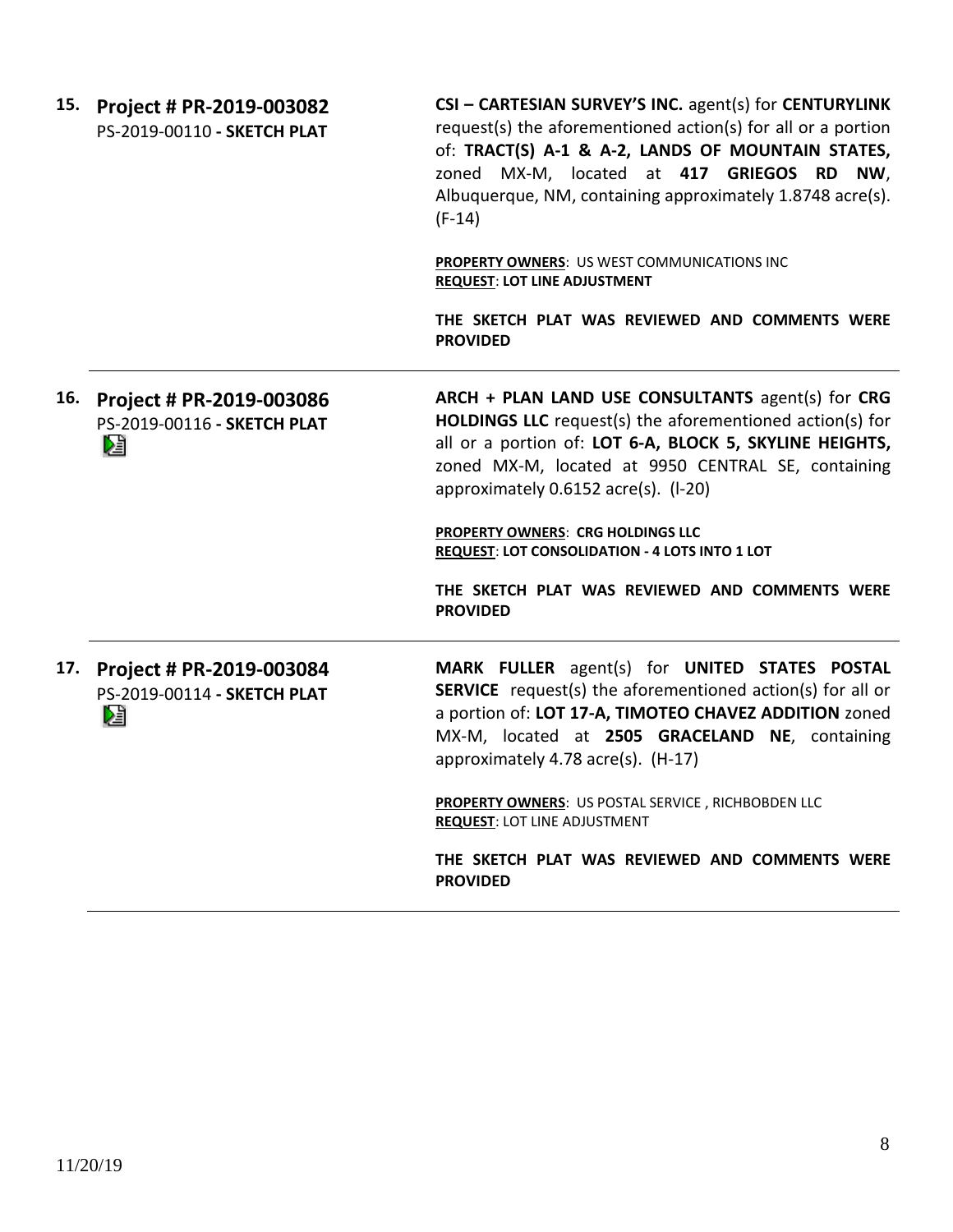| 18. | Project # PR-2018-001499<br>PS-2019-00112 - SKETCH PLAT<br>N | CSI - CARTESIAN SURVEY'S INC. agent(s) for WESTWAY<br><b>HOMES LLC</b> request(s) the aforementioned action(s) for all<br>or a portion of: LOT 2, BLOCK 14, UNIT 5, PARADISE<br>HEIGHTS, zoned MX-L located on MCMAHON BLVD NW<br>between UNIVERSE BLVD NW and KAYENTA ST NW,<br>containing approximately 5.9209 acre(s). (A-10) |
|-----|--------------------------------------------------------------|----------------------------------------------------------------------------------------------------------------------------------------------------------------------------------------------------------------------------------------------------------------------------------------------------------------------------------|
|     |                                                              | <b>PROPERTY OWNERS: WESTWAY HOMES LLC</b><br>REQUEST: COMBINE MULTIPLE LOTS INTO ONE TRACT, RIGH-OF-WAY<br>DEDICATION, EASEMENT VACATION                                                                                                                                                                                         |
|     |                                                              | THE SKETCH PLAT WAS REVIEWED AND COMMENTS WERE<br><b>PROVIDED</b>                                                                                                                                                                                                                                                                |
| 19. | Project # PR-2019-003083<br>PS-2019-00113 - SKETCH PLAT<br>V | $CSI - CARTESIAN SURVEY'S INC.$ agent(s) for ERIC<br><b>WOODWARDS</b> request(s) the aforementioned action(s) for<br>all or a portion of: LOTS A and B BLOCK K SUNSHINE                                                                                                                                                          |

all or a portion of: **LOTS A and B BLOCK K SUNSHINE TERRACE ADDITION,** zoned R-1C, located on **BUENA VISTA DR SE** between **SUNSHINE TERRACE AVE SE** and **UNIVERSTIY SE,** containing approximately 0.3650 acre(s). (L-15)

**PROPERTY OWNERS**: ERIC CORNELIUS & MARIA H WOODARDS **REQUEST**: CONSOLIDATE 2 LOTS INTO 1 LOT

**THE SKETCH PLAT WAS REVIEWED AND COMMENTS WERE PROVIDED**

**20. Other Matters:** 

The DRB will reconsider the meeting date for **PR-2019-002677, SI-2019-0052** Site Plan: Carlisle Associates LP proposed site plan at the NEC of Indian School Rd NE and Carlisle Blvd. NE (10.2 acres). This project is now scheduled for the DRB meeting of December 11, 2019

**Approval to move project PR-2019- 002677 to December 4th, 2019.**